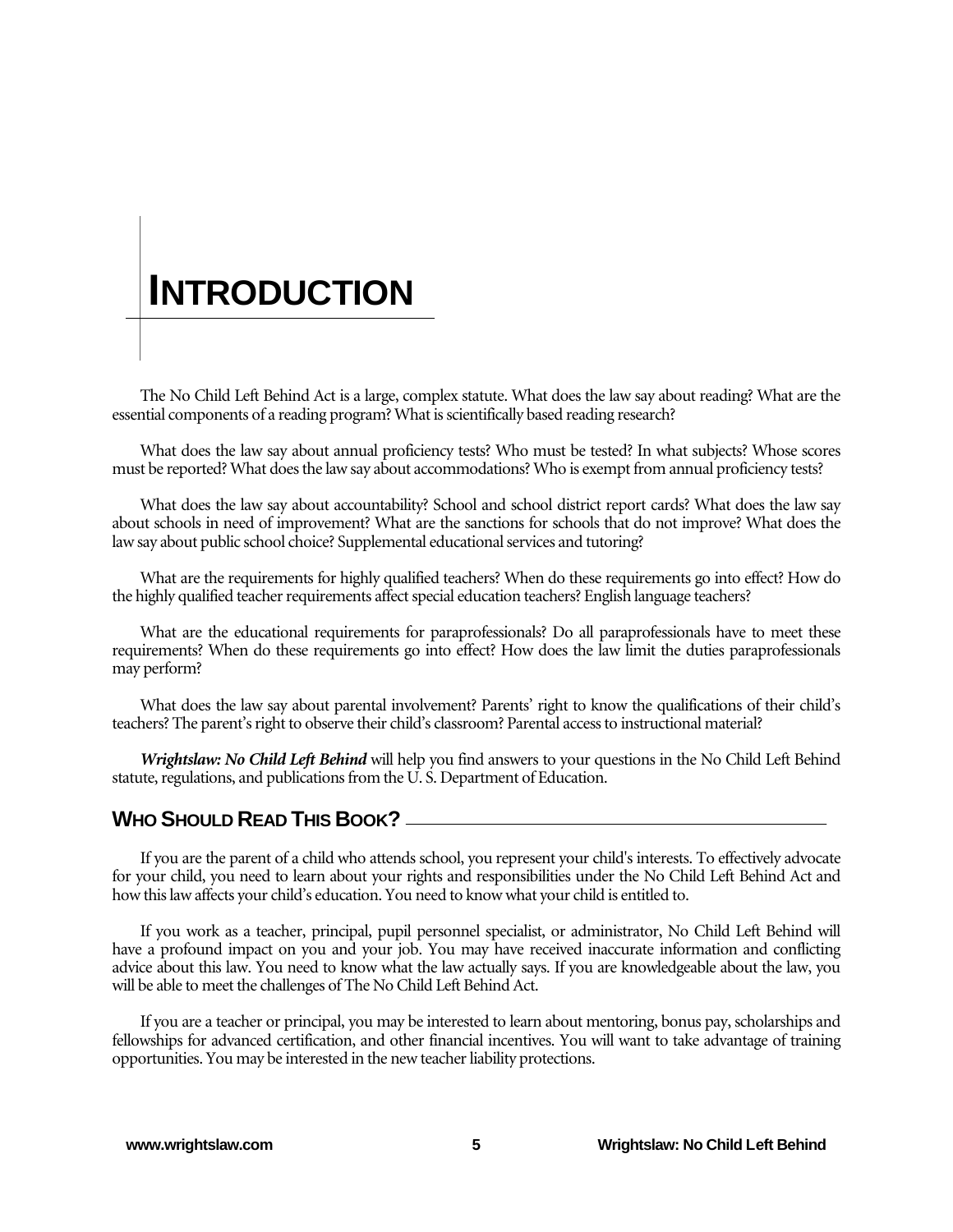### *1* **A SHORT HISTORY OF THE NO CHILD LEFT BEHIND ACT**

 In this chapter, you learn that the No Child Left Behind Act in is the reauthorization of the Elementary and Secondary Education Act of 1965. You will learn about several comprehensive studies and reports about educational quality have been published, including *A Nation at Risk,* the *Nation's Report Card* and *Our Schools and Our Future: Are We Still at Risk?*

 In the years since Congress enacted the Elementary and Secondary Education Act in 1965, the federal government has spent more than \$321 billion to help educate disadvantaged children. Forty years later, only 32 percent of fourth-graders can read skillfully at grade level. Many of the 68 percent who cannot read well are minority children and those who live in poverty.<sup>1</sup>

 In 2001, Congress added benchmarks, measurements and sanctions to the Elementary and Secondary Education Act and called it The No Child Left Behind Act. The President signed this bill into law on January 8, 2002.

### **ELEMENTARY AND SECONDARY EDUCATION ACT (1965)**

 The Elementary and Secondary Education Act of 1965 (ESEA) provided a comprehensive plan to address the inequality of educational opportunity for economically underprivileged children.

 On April 11, 1965, when President Lyndon B. Johnson signed the Elementary and Secondary Education Act of 1965 into law, he said:

 *"No law I have signed or will ever sign means more to the future of America."* 

 The Elementary and Secondary Education Act of 1965 included Title I programs of federal aid to disadvantaged children who live in poor urban and rural areas. The ESEA was the statutory basis on which early special education legislation was drafted. Because education is primarily a state and local responsibility, ESEA funds are intended to supplement state and local education expenditures.

 Since 1965, Congress has amended the law several times. Each time Congress reauthorized the law, political leaders spoke to the potential impact of the law.

 1 *Why No Child Left Behind is Important to America* from the U. S. Department of Education. http://www.ed.gov/nclb/overview/importance/edlite-index.html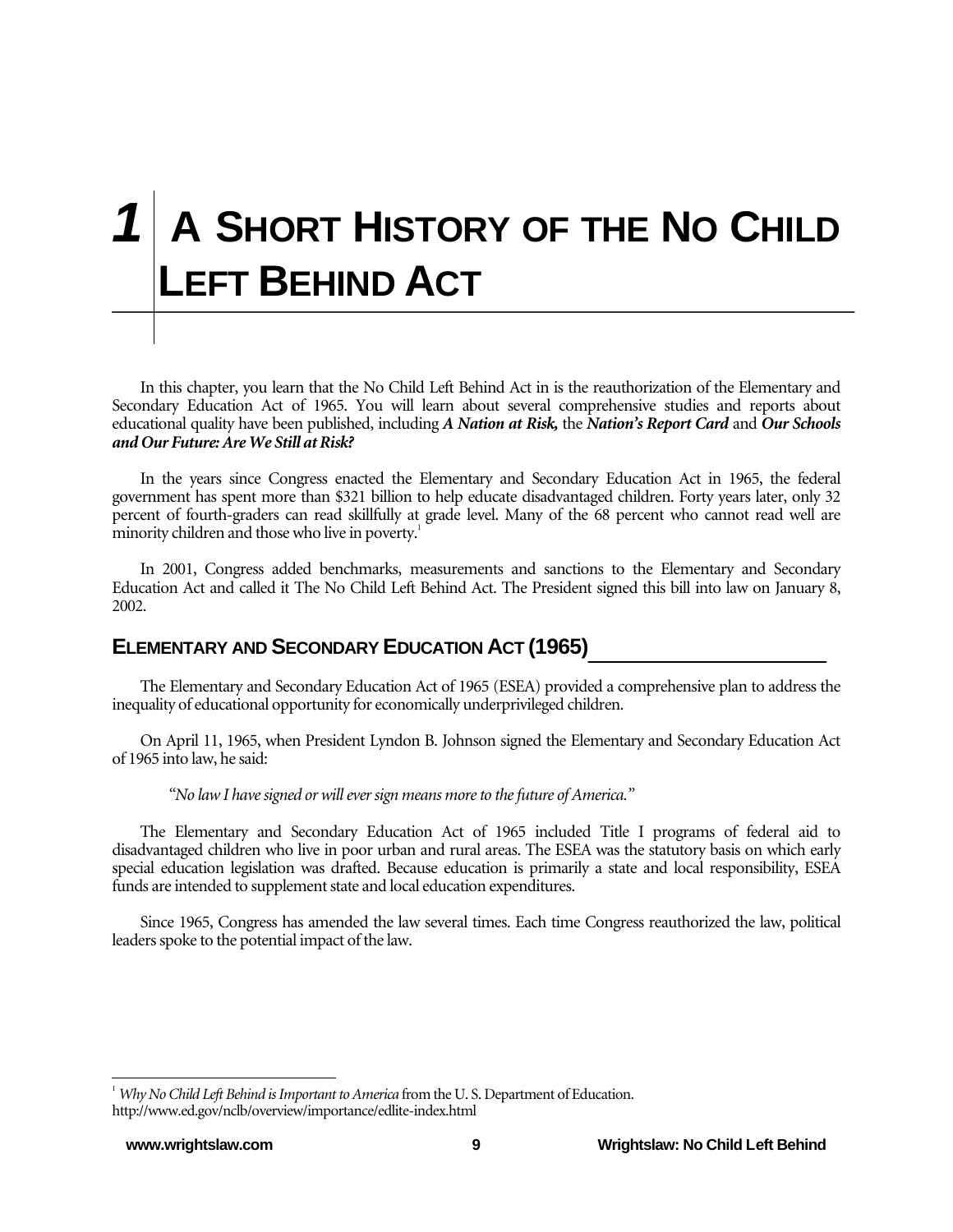# *2* **LAW, REGULATIONS AND CASELAW**

Congress enacted the No Child Left Behind Act during the first session of the  $107<sup>th</sup>$  Congress. The President signed the statute into law on January 8, 2002. When Congress passes a bill and the President signs it, the statute becomes law immediately, unless it specifically states otherwise.

 The authorization of any new law typically brings about a spate of interpretations and even more questions. Certainly, the No Child Left Behind Act will raise its fair share of questions. Self-styled experts may spread wrong interpretations, misinformation and deliberate dis-information. Do not rely on the opinions of others or advice you may find in articles or at training programs.

 To find answers to your questions about The No Child Left Behind Act, you may want to do your own legal research. The intention of this book is to bridge the gap between the law itself and one's understanding of the legal language within it, in an accurate, objective manner and through direct reference to the law itself.

 In this book, you will read the law. In the beginning, this is more difficult than having the law explained to you. As you read, the law will begin to fit together in your mind. When you learn how the law is organized, you can find sections or regulations that are relevant to your questions.

### **STATUTES**

 Statutes are laws passed by federal, state and local legislatures. A statute is called an "Act." The original federal education statute was "The Elementary and Secondary Education Act of 1965" (ESEA). When Congress amended the statute in 2001, they gave the law a new name, "The No Child Left Behind Act of 2001." The No Child Left Behind Act is Public Law 107-110 and is often cited as Pub. L. 107-110.

The full text of Public Law 107-110 is available on the *Wrightslaw NCLB CD-ROM*.

 Congress first publishes laws in the *Statutes at Large* and then organizes laws by subject in the *United States Code (U.S.C)*. Thus, the No Child Left Behind Act is printed in both the *Statutes at Large* and in the *United States Code*. The numbering system used to categorize it in the *Statutes at Large* is different from the system used in the *United States Code*.

 The *United States Code* has fifty subject classifications called Titles. For example, Title 20 is about education, Title 26 is the Internal Revenue Code, and Title 42 is about public health and welfare. In each title, laws are indexed and assigned section numbers. The No Child Left Behind Act of 2001 is cited as 20 U.S.C. § 6301 *et.seq*.

 References to law are called legal citations. Legal citations are standardized formats that explain where you will find a particular statute, regulation, or case.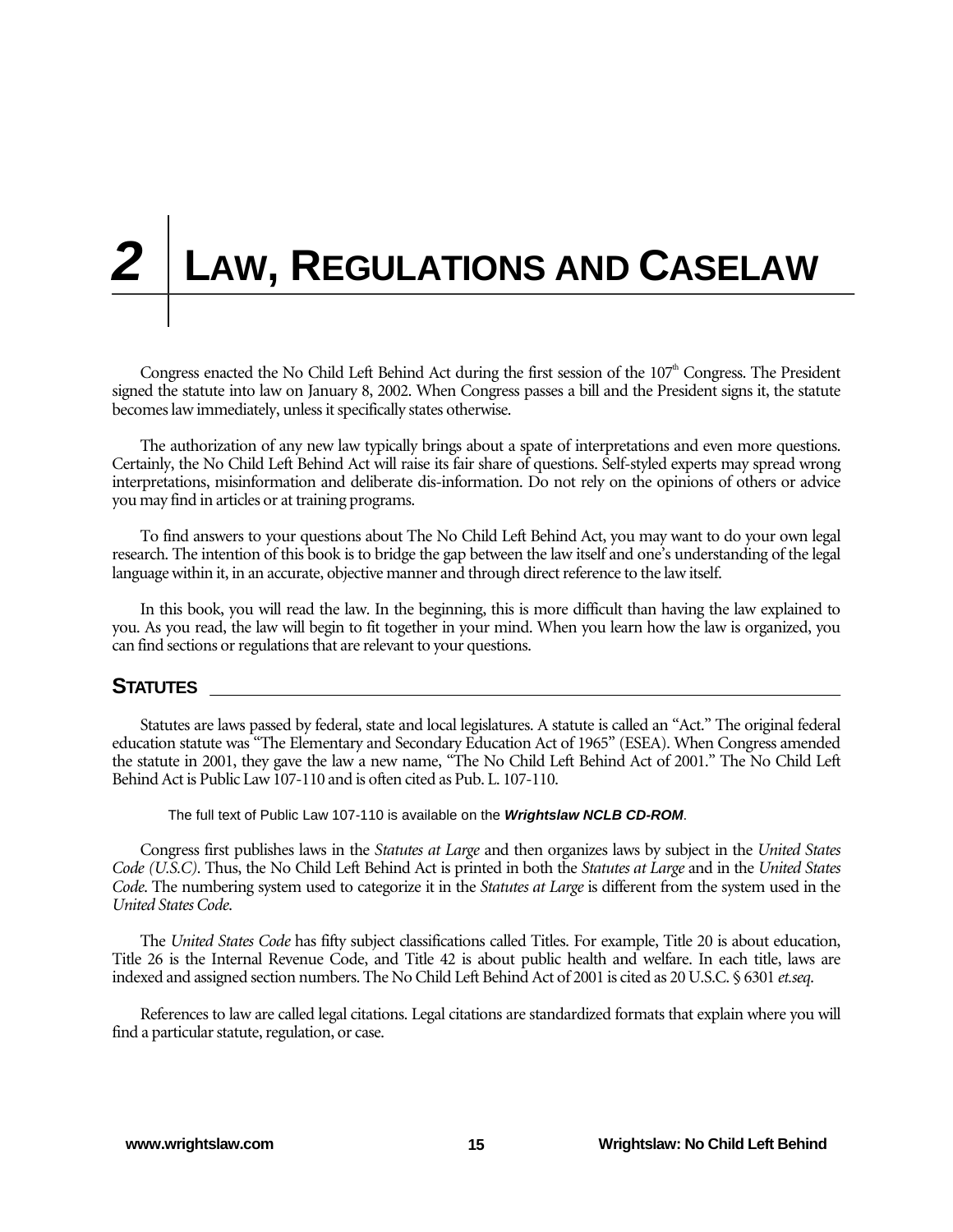## *3* **AN OVERVIEW OF THE NCLB ACT**

 This chapter provides overview of the No Child Left Behind Act by Title. The Act is a massive statute, nearly 700 pages in length. Important information is not always be located where you expect to find it. For example, requirements about highly qualified teachers are in Title I, but the definition of "highly qualified teacher" is in Title IX.

 The *Wrightslaw NCLB CD-ROM* that accompanies this book has the full text of Titles I through X with overviews and commentary, NCLB regulations, fact sheets, guidance publications from the U. S. Department of Education, and other NCLB resources.

The **Statement of Purpose** is the first and most important section in the No Child Left Behind Act:

The purpose of this title is to ensure that all children have a fair, equal, and significant opportunity to obtain a high-quality education and reach, at a minimum, proficiency on challenging State academic achievement standards and state academic assessments. (20 U. S. C. § 6301)

 The No Child Left Behind Act provides funding and grants, mandates accountability and results for grant recipients, and authorizes funds to supplement state and local education funding.

### **CLOSING THE GAP**

 Nationally, there is a significant gap between the achievement test scores of children from low-income families, racial minorities, children with disabilities, English language learners, and the test scores of other children. No Child Left Behind seeks to close the achievement gap by holding states, local school districts, and schools accountable for improving the academic achievement of all children.

 No Child Left Behind requires schools to teach all children to proficiency in reading, math and science by 2014. The key requirements of the law—annual proficiency tests in grades 3-8, highly qualified teachers in every classroom, research-based instruction, increased parental rights, public school choice, and state, district and school report cards—are strategies to accomplish this goal.

 Schools and school districts are required to meet the educational needs of all children, including poor children, children with disabilities, English language learners, minority and migratory children, and other neglected groups of children, and to publicly report their progress in educating children every year. (20 U. S. C. § 6301)

 Children will have access to effective, scientifically based instruction and challenging academic content. Children are to receive an enriched, accelerated educational program that includes additional services that increase quality instructional time. (20 U. S. C. § 6301)

 No Child Left Behind covers all states, school districts, and schools that accept federal Title I grants. Title I grants provide funding for remedial education programs for poor and disadvantaged children in public schools, and in some private programs. States shall give priority to school districts that serve the lowest-achieving schools that demonstrate the greatest need and strongest commitment to improve. (20 U. S. C. § 6303)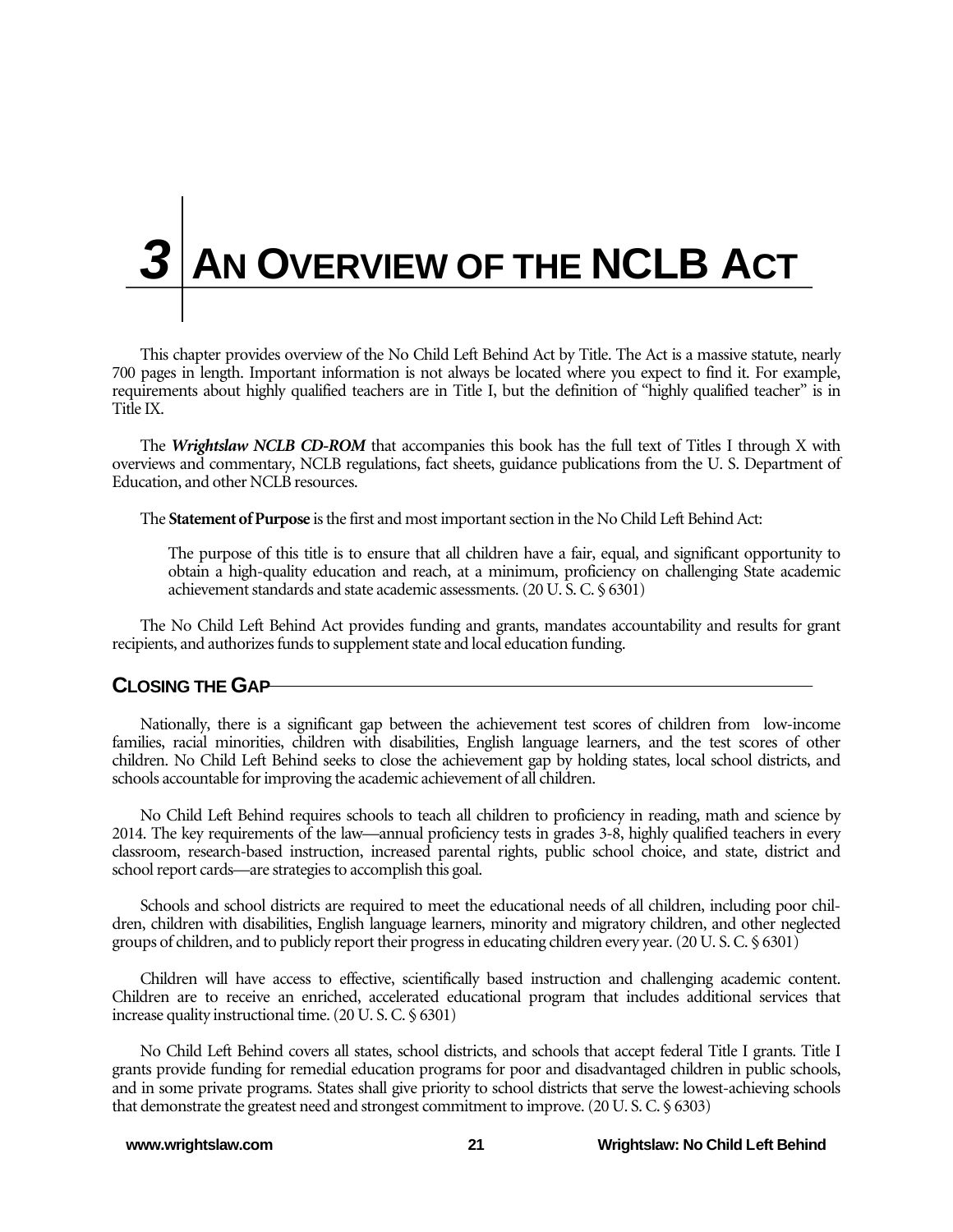### *4* **FREQUENTLY ASKED QUESTIONS ABOUT NCLB**

 No Child Left Behind includes new responsibilities and requirements for states, school districts, and schools. The law also includes new rights and responsibilities for children who attend public schools that receive Title I funds and their parents. This chapter answers frequently asked questions about No Child Left Behind topics:

- Accountability
- Choice
- Doing What Works
- Reading
- Safe Schools
- Teachers
- Testing

#### **ACCOUNTABILITY**

1. How do I know how my child is doing?

- 2. When will the states have to follow this new law?
- 3. My child has special needs. How does this bill help my child?

4. What are the requirements of the No Child Left Behind Act for states and school districts to publish "report cards" on school performance?

5. How can I see these school report cards?

- 6. Will these tests measure the progress of the schools?
- 7. How will measuring "adequate yearly progress" help improve my school?
- 8. What if a school fails to improve?
- 9. Are there any rewards for schools or teachers that do well?

### **PUBLIC SCHOOL CHOICE**

10. Do the public school choice options include only schools in the same district, or might they include schools in neighboring school districts?

11. Will transportation be offered to pupils exercising public school choice options?

12. Which pupils will be eligible for public school choice?

13. How do I know if my child is eligible for supplemental services?

14. How can I find out what kind of extra help is available from the school?

15. Who will provide supplemental services?

16. Can community-based organizations participate in programs funded under No Child Left Behind?

17. If my child is in a charter school, do testing and accountability apply?

18. Does No Child Left Behind provide for the facility financing of charter schools?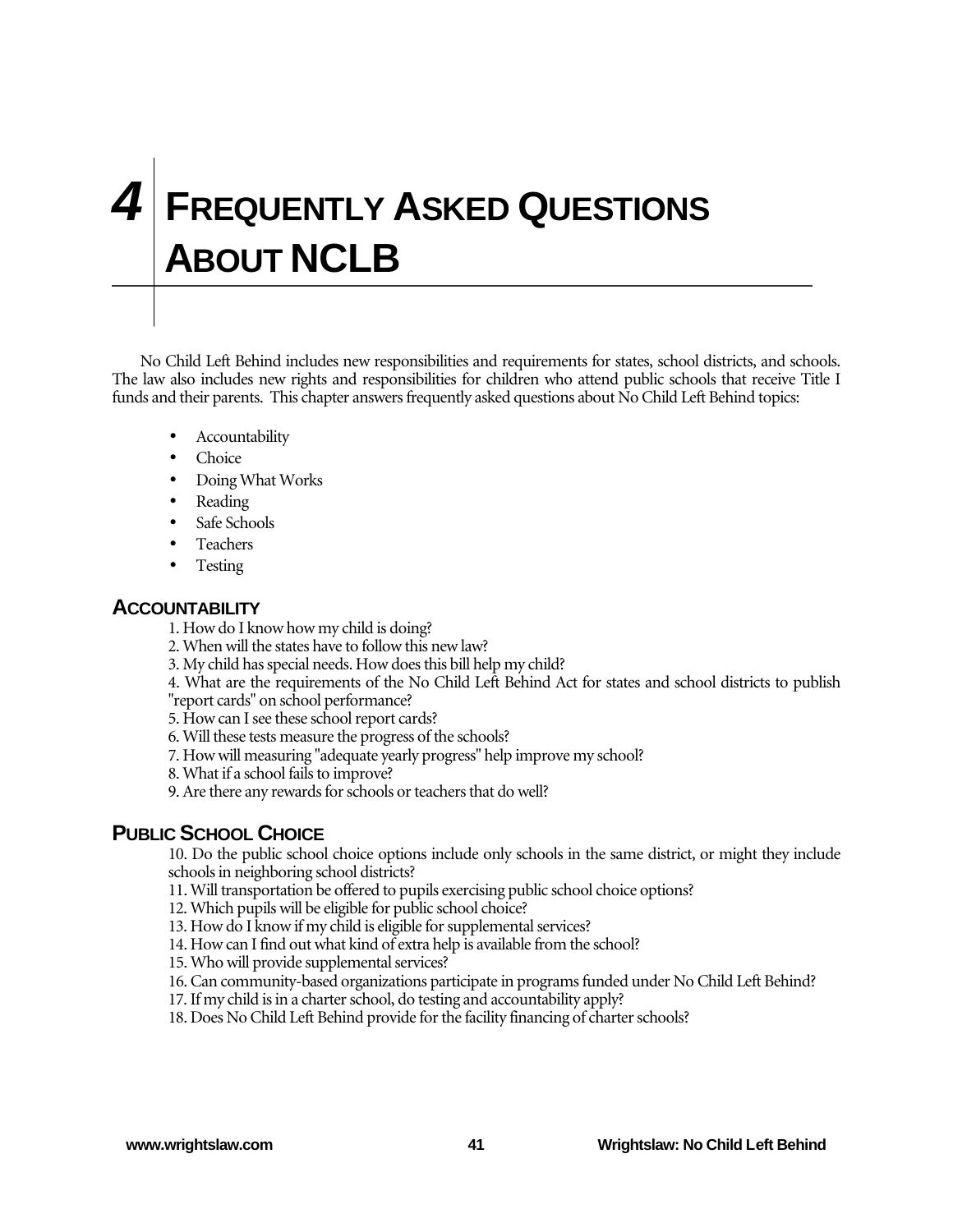*5* **NCLB FOR PARENTS** 

 In this chapter, you learn about key provisions in No Child Left Behind for parents and children. These provisions include annual proficiency testing, school and school district report cards, public school choice and supplemental educational services, teaching children to read by the end of third grade, highly qualified teacher requirements, parents' right to know the qualifications of teachers, and parent involvement and empowerment. The chapter includes additional information for parents of children with disabilities, English language learners, and children who attend dangerous schools.

 When No Child Left Behind was enacted in 2002, millions of children graduated from high school without the basic skills they need to make it in the real world. According to the *2002 Nation's Report Card*:

- Only 36 percent of  $12<sup>th</sup>$  graders were proficient in reading
- Only 18 percent of  $12<sup>th</sup>$  graders were proficient in science
- Only 17 percent of  $12<sup>th</sup>$  graders were proficient in math
- Only 11 percent of  $12<sup>th</sup>$  graders were proficient in U. S. history

 No Child Left Behind requires schools to teach all children to proficiency in reading, math and science by 2014. The key requirements of the law—annual testing of reading, math and science, a highly qualified teacher in every classroom, research-based instruction, increased parental rights, and state, school district and school report cards—are strategies to accomplish this goal.

 Parents are natural advocates for their children. Who is responsible for your child's welfare? You are. Who represents your child's interests? You do. No Child Left Behind gives you the power to make educational decisions for your child.

 Do not be afraid to use your power. Use it wisely. A good education is the most important gift you can give to your child.

#### **HOW WILL NO CHILD LEFT BEHIND AFFECT PARENTS?**

 No Child Left Behind require schools to educate all children, including poor children, children with disabilities, migratory children and English language learners, minority children, and other neglected groups of children, and to publicly report their progress every year.

 If your child attends a school that accepts Title I funds, you have more choices and options than parents of children who do not attend Title I schools. If your child attends a school that does not receive Title I funds, but is in a school district that does, you will receive information about whether your child's school is improving at the required rate. You will also be informed about what subgroups your school is teaching successfully.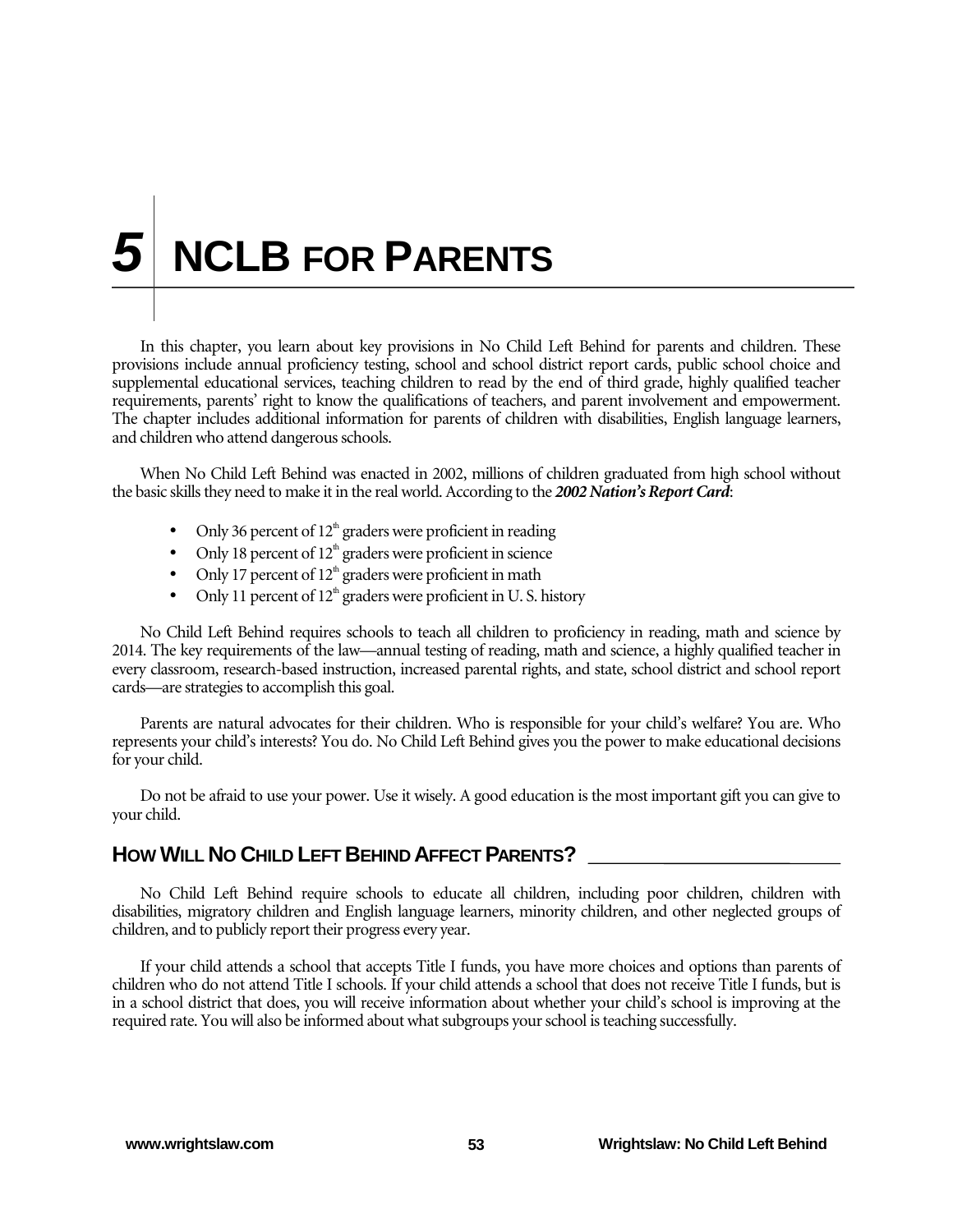### *6* **NCLB FOR TEACHERS, PRINCIPALS AND PARAPROFESSIONALS**

 In this chapter, you learn about provisions in the No Child Left Behind Act that are of interest to teachers, principals and paraprofessionals. These provisions include highly qualified teacher requirements, new requirements for paraprofessionals, parents' right to know the qualifications of their children's teachers, training and professional development, recruitment and retention, and teacher liability protection.

According to the U. S. Department of Education:

- One-quarter of English teachers do not have a major or minor in English, literature, communications, or journalism
- One-third of life science teachers do not have a major or minor in biology or life science
- Fifty-six percent of physical science teachers do not have a major or minor in physics, chemistry, geology, or earth science
- More than half of history teachers do not have a major or minor in history
- Fifty-nine percent of math teachers do not have a major or minor in mathematics  $\overline{a}$
- More than four million students take physics, chemistry and history from teachers who are not prepared to teach these subjects<sup>8</sup>

 No Child Left Behind calls for highly qualified teachers—teachers who demonstrate subject knowledge and skills in reading, writing, mathematics, and other basic subjects—to be in every classroom by the end of the 2005- 06 school year.

### **HOW WILL NO CHILD LEFT BEHIND AFFECT YOU?**

 No Child Left Behind will affect everyone employed by schools and school districts. You should expect changes as your school and school district focus on teaching all students to higher levels of proficiency. Your state and school district must report their present levels of performance to parents and the public every year. These performance levels must increase steadily until all students are being educated to proficiency by 2014. (20 U. S. C. § 6301)

 $\overline{a}$ 

<sup>7</sup> Richard M. Ingersall, "The Problem of Underqualified Teachers in American Schools," *Educational Researcher* 28, no. 2 (March 1999) is available as an Appendix to *Improving Teacher Quality State Grants – Title II, Part A* in the *Wrightslaw NCLB CD-ROM.* 

U. S. Department of Education, "The Facts about . . . Good Teachers," http://www.ed.gov/nclb/methods/teachers/teachers.pdf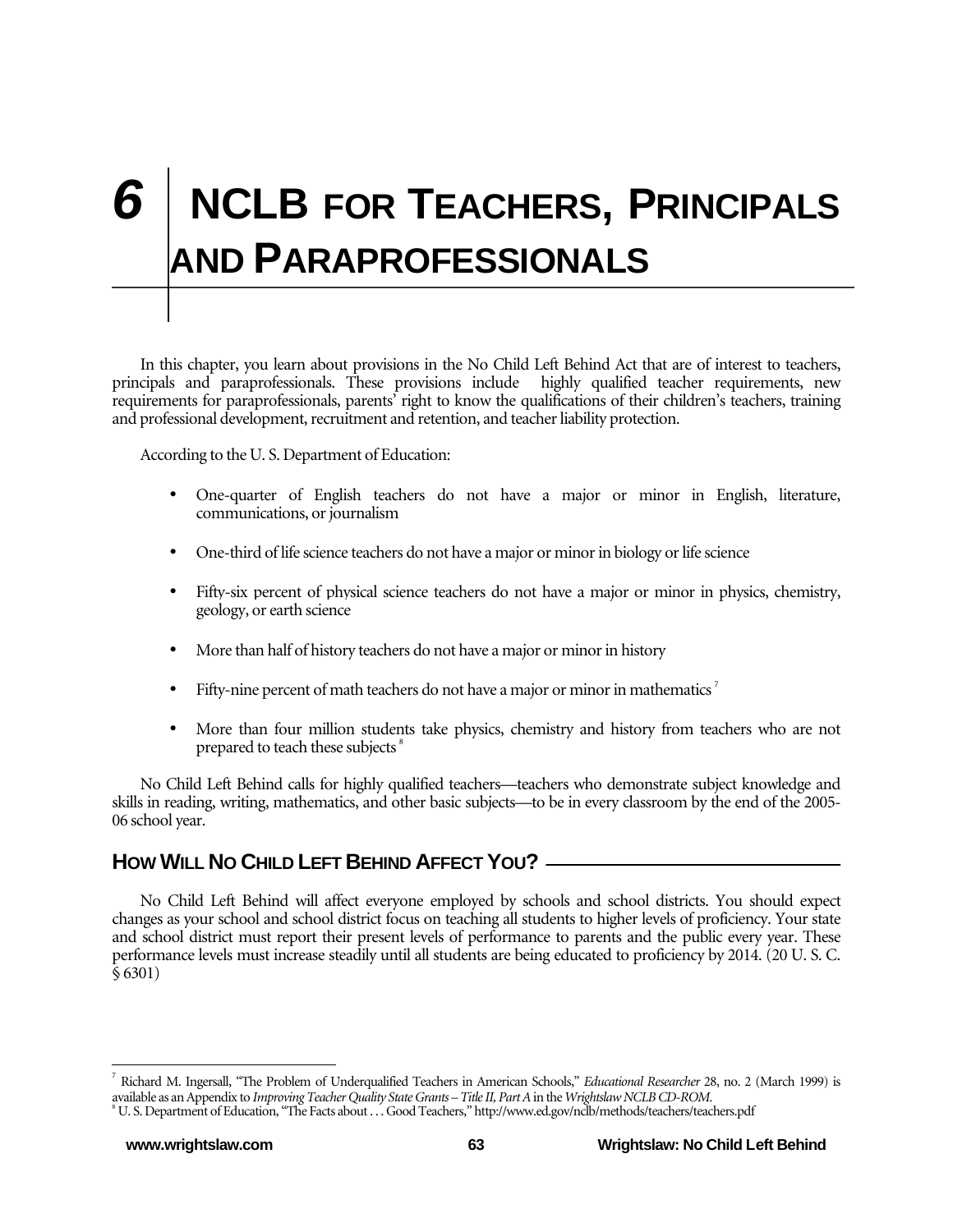### *7* **NCLB FOR ATTORNEYS AND ADVOCATES**

 This chapter is an overview of No Child Left Behind provisions that will be of interest to legal practitioners. These provisions include legal requirements about reading, reading instruction and reading assessments, highly qualified teachers, public school choice and supplemental educational services, educational programs for immigrant children and English language learners, report cards and notices to parents, privacy, and parental right to inspect instructional materials. Each section concludes with a list questions.

 The No Child Left Behind Act (NCLB) defines the standard of education that applies to all children who attend public schools. This standard expressly includes children with disabilities, limited English proficient children, migratory children, Indian children, neglected or delinquent children, homeless children, and young children in need of reading assistance.

The "Statement of Purpose" describes the intent of the law:

The purpose of this title is to ensure that all children have a fair, equal, and significant opportunity to obtain a high-quality education and reach, at a minimum, proficiency on challenging State academic achievement standards and state academic assessments . . .

closing the achievement gap between high- and low-performing children, especially the achievement gaps between minority and nonminority students, and between disadvantaged children and their more advantaged peers . . .

holding schools, local educational agencies, and States accountable for improving the academic achievement of all students . . ." (20 U. S. C. § 6301)

 The *Wrightslaw: No Child Left Behind CD-ROM* included with this book includes the *No Child Left Behind Deskbook* and guidance publications from the U. S. Department of Education about assessment, teacher quality, transfers from low-performing and unsafe schools, supplemental educational services from providers selected by parents, and other issues. These publications will help you master this complex statute and provide authority you can attach to legal briefs.

### **READING, INSTRUCTION, RESEARCH, AND ASSESSMENTS**

 Too often, the attorney represents a child who has severely deficient reading skills. Research has found a high relationship between poor reading skills, learning disabilities, and juvenile delinquency. Sadly, schools often use reading programs that are not effective in teaching children with disabilities, English language learners, migratory children, Native American children, neglected children, delinquent children, and homeless children to read.

 A primary focus of this law is the requirement that school districts and individual schools use effective, research-based reading remediation programs so all children are reading at grade level by the end of third grade.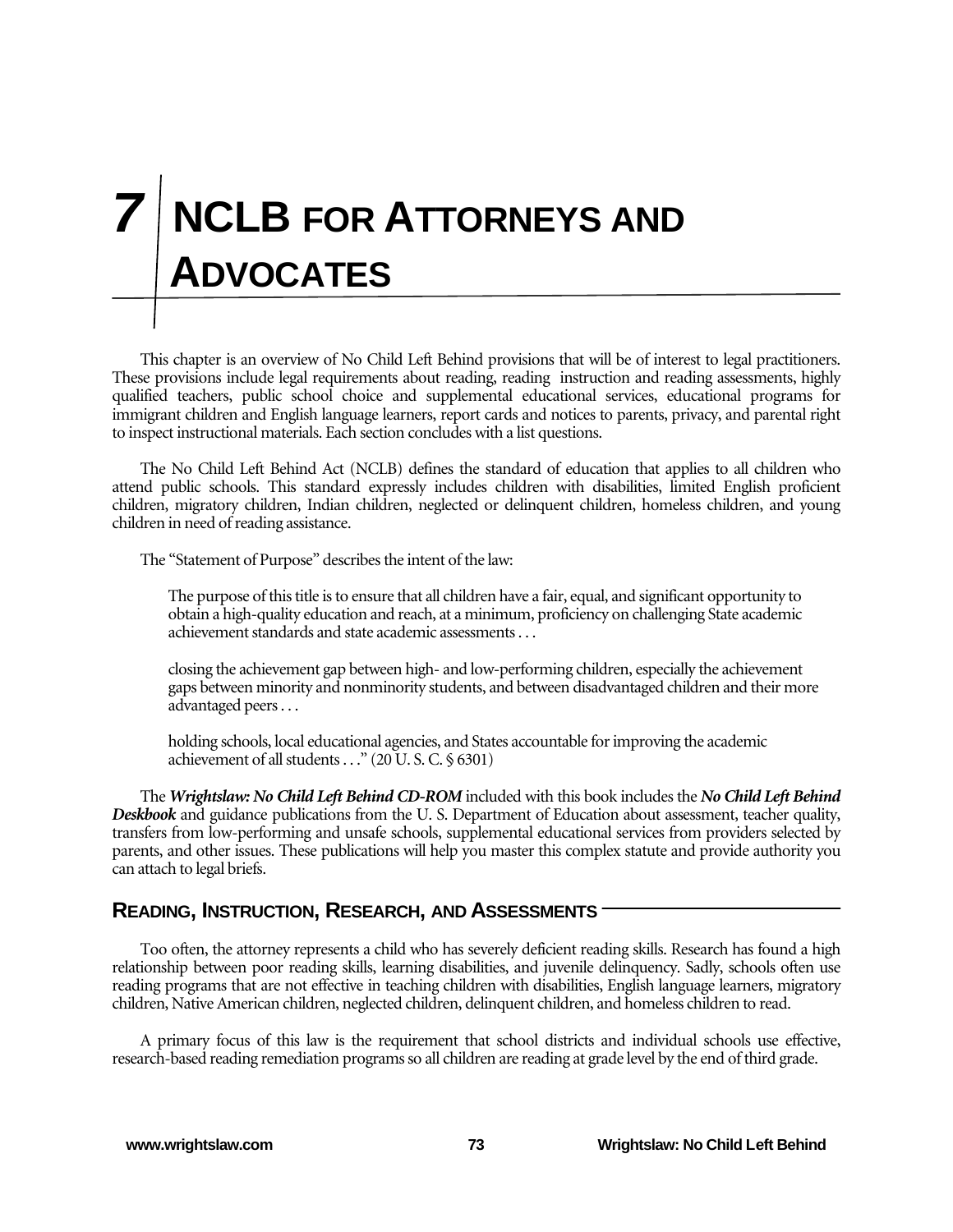### *8* **NCLB FOR SCHOOL LEADERS AND ACADEMICS**

 In this chapter, you learn that the No Child Left Behind Act emphasizes accountability, assessment, parent options, better-trained teachers, and research-based teaching methods. You learn about accountability, adequate yearly progress, proficiency, parent options, supplemental services providers, equitable services to private school students and teachers, research based instruction, and data collection and analysis.

 The law requires schools to teach all children to proficiency in reading, math and science by 2014. The key requirements of the law—annual proficiency testing in grades 3-8, highly qualified teachers in every classroom, research based instruction, increased parental rights, public school choice, and state, district and school report cards—are strategies to accomplish this goal.

 NCLB applies differently to Title I schools than to schools that do not receive Title I grants. One way or another, this law covers all public schools in all states.

#### **ACCOUNTABILITY AND ASSESSMENTS**

#### *State Accountability*

 States must set proficiency levels on their reading and math tests that indicate grade-level performance. These proficiency levels must reflect state academic standards.

 States must also determine the percentage of students overall and the percentage of students in specific groups who are expected to reach proficiency each year. States set specific increments that they will meet between now and 2014. The goals will be raised each year so all students and all subgroups of students will be performing at grade level by 2014. (20 U. S. C. § 6311(b))

 School districts and states must make steady Adequate Yearly Progress (AYP) towards this goal. To measure progress, states must begin testing all students in grades 3 through 8 annually in reading and math during the 2005-2006 school year. They must begin testing students in grades 10 through 12 at least once in these subjects. By 2007-08, states must test students in science at least once during grades 3-8, grades 6-9, and grades 10-12. These test scores determine if your school is making Adequate Yearly Progress (AYP) towards the goal of proficiency for all children by the 2013-2014 deadline. (20 U. S. C. § 6311(c))

 States that wish to avoid sanctions under the law must improve student test scores immediately. Clear communication between the governor's office, legislators, state department of education, the state board of education, and the state university system is essential to accomplishing this goal.

 States need to evaluate where they stand, where they need to be, how they will get there, and identify problems that stand in the way. Without a thorough knowledge of this law and honest examination of the education issues in your state, you are likely to waste valuable time. This will result in expensive corrections in later years.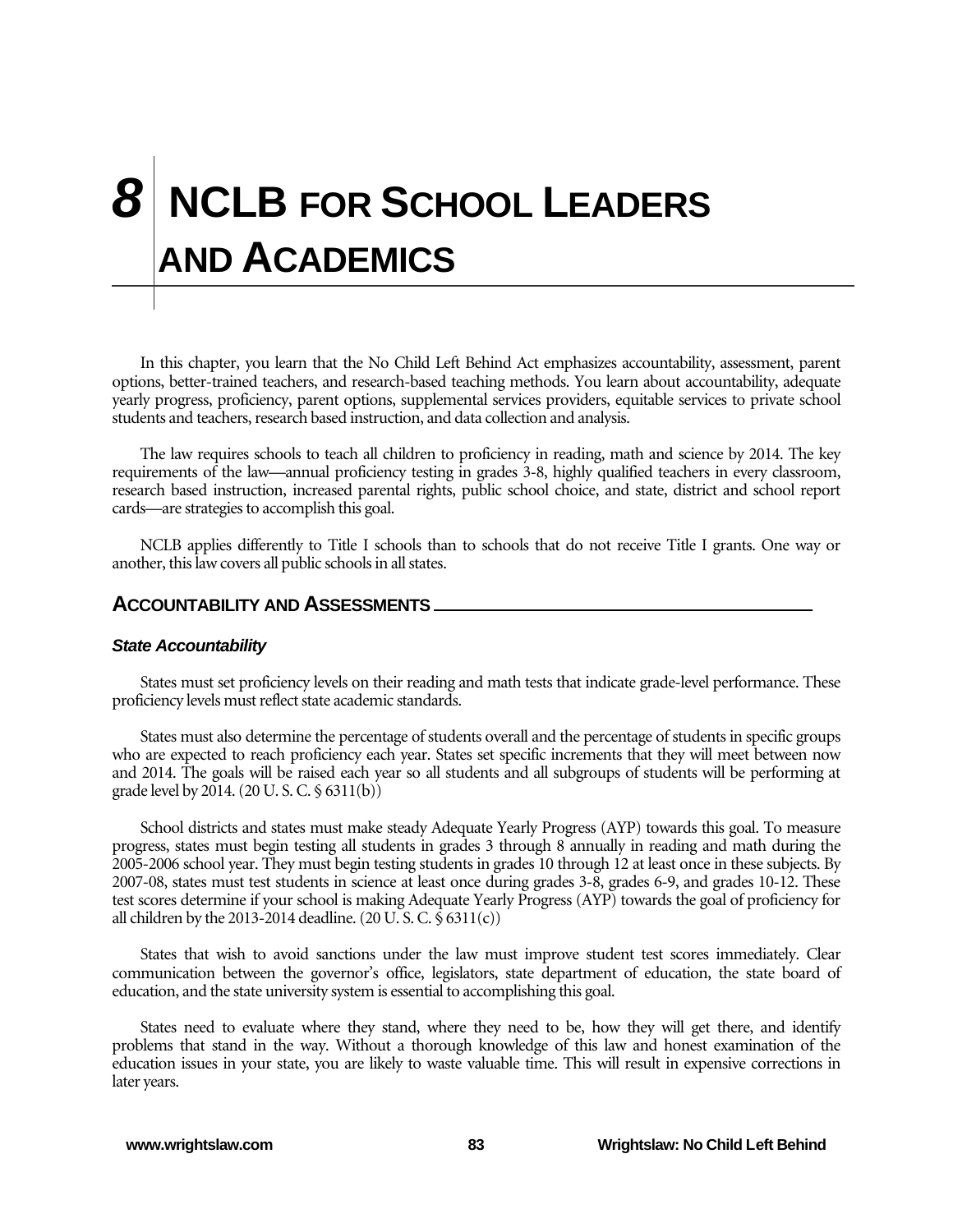### *9* **HOW TO OBTAIN INFORMATION AND REQUEST ACTION**

 In this chapter, you learn how to write effective letters to obtain information and request action. You will learn strategies to ensure that your letters accomplish their purpose. As you read this chapter, refer to the sample letters in Chapter 11. You can adapt these letters to your circumstances.

### **WHY YOU WRITE LETTERS**

You write letters to:

- Obtain information
- Request action
- Report a problem or file a complaint

 You also use letters to build relationships, identify and solve problems, clarify decisions that are made or not made, and motivate people to take action. When you write a letter, be guided by your purpose. What do you want your letter to accomplish? Focus on one issue or two issues at most. Do not use one letter to accomplish several purposes. Long letters about several issues are confusing.

#### *To Request Information*

Most requests for information are straightforward. For example, you may write letters to:

- Request information about the qualifications of a child's teachers
- Request research about a child's reading program
- Request scientifically-based reading research about a child's reading program
- Request information about your school or school district report card
- Request school district's Reading First Application

#### *To Request Action*

When you write a letter to request action, your reader may be resistant. If you expect resistance, provide information that supports your request. For example, you may write letters to:

- Request that your child not be retained
- Request that your school board comply with NCLB
- Request that your state develop a comprehensive list of supplemental education service providers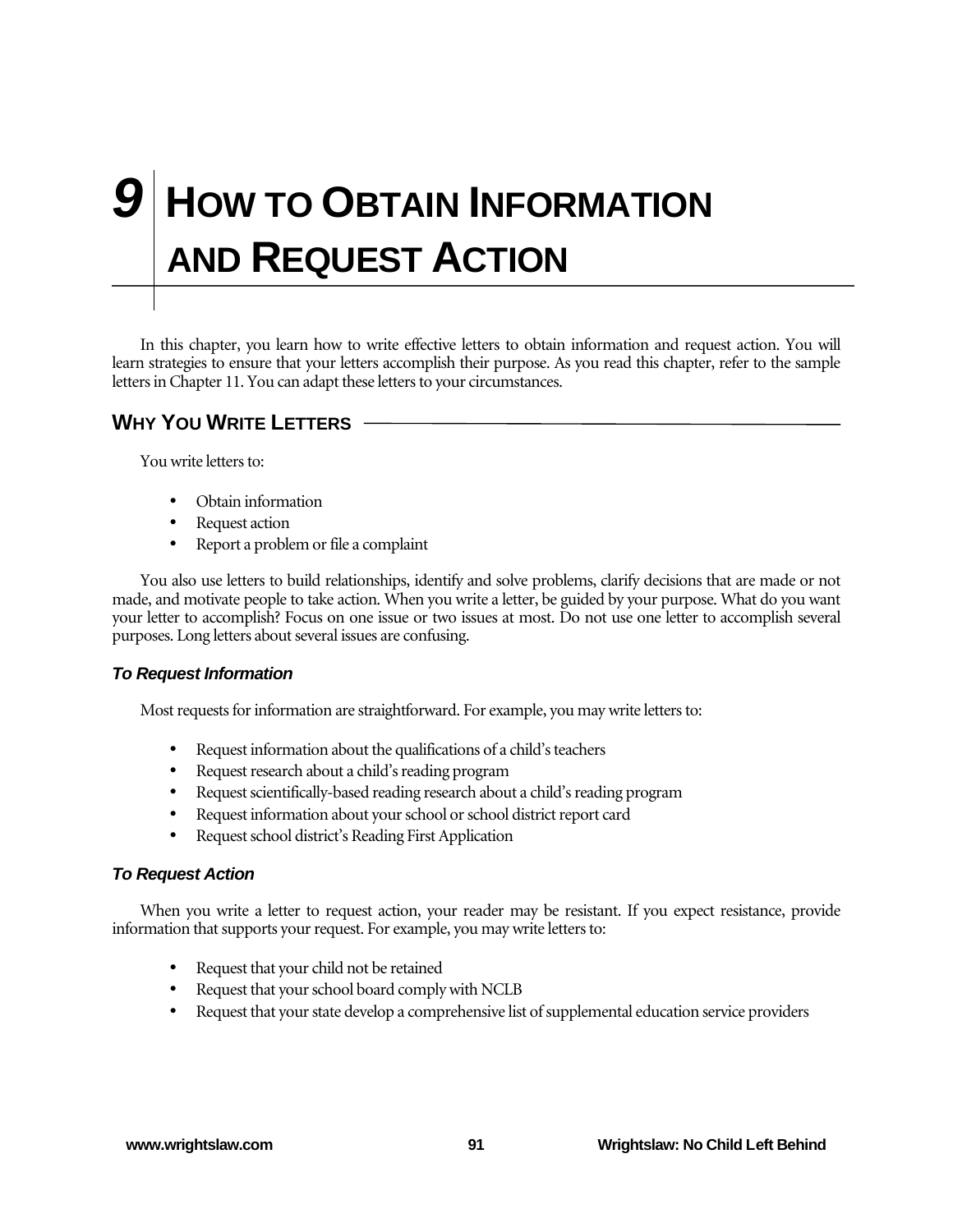## **10 HOW TO REPORT A PROBLEM OR FILE A COMPLAINT**

 In this chapter, you learn how to write a persuasive complaint letter, use facts to present your case, and make a good first impression.

 The No Child Left Behind Act does not include a formal complaint procedure. When you "file a complaint," you are alerting an individual who may have the power to fix a problem. The Secretary of the U. S. Department of Education appointed Regional Representatives for different regions in the country. These Regional Representatives are responsible for helping states comply with the law and for monitoring compliance in their region.

 Regional Representatives are concerned with actions that indicate global problems with NCLB compliance. Before you "file a complaint" with your Regional Representative, make sure you have valid grounds for the complaint, you are familiar with the law, and you have a paper trail that shows deliberate non-compliance with the law.

Before you decide to file a complaint, you should answer these questions.

- Did you read the Guidance publications about this topic?
- Did you read your state accountability plan? Did the U.S. Department of Education approve the procedure you want to express concerns about?
- Did you express concerns to your school district or state department of education. Did you create a paper trail?
- Do you want to report a concern or request action?
- Should you express your concern to your state department of education? Should you express your concern to the Secretary's Regional Representative?

 Suppose you are responsible for compiling assessment data for your state. You discovered problems with the accountability database. This may be an appropriate issue for your Regional Representative.

 Suppose your school district did not test your child on the annual academic testing. If the school district did not report that your child was tested, there was no violation. If you have reason to believe the district reported false information, you may want to write a letter to your Regional Representative to advise her of the situation.

 Remember, accountability follows money. Your state received Title I funds and allocated the funds to eligible school districts. Your state is responsible for ensuring that school districts comply with No Child Left Behind.

 State and federal education authorities travel and may be away from the office for several days. If you call, expect to be referred to voicemail. Leave a short message about the problem, your name, phone number, and good times to contact you.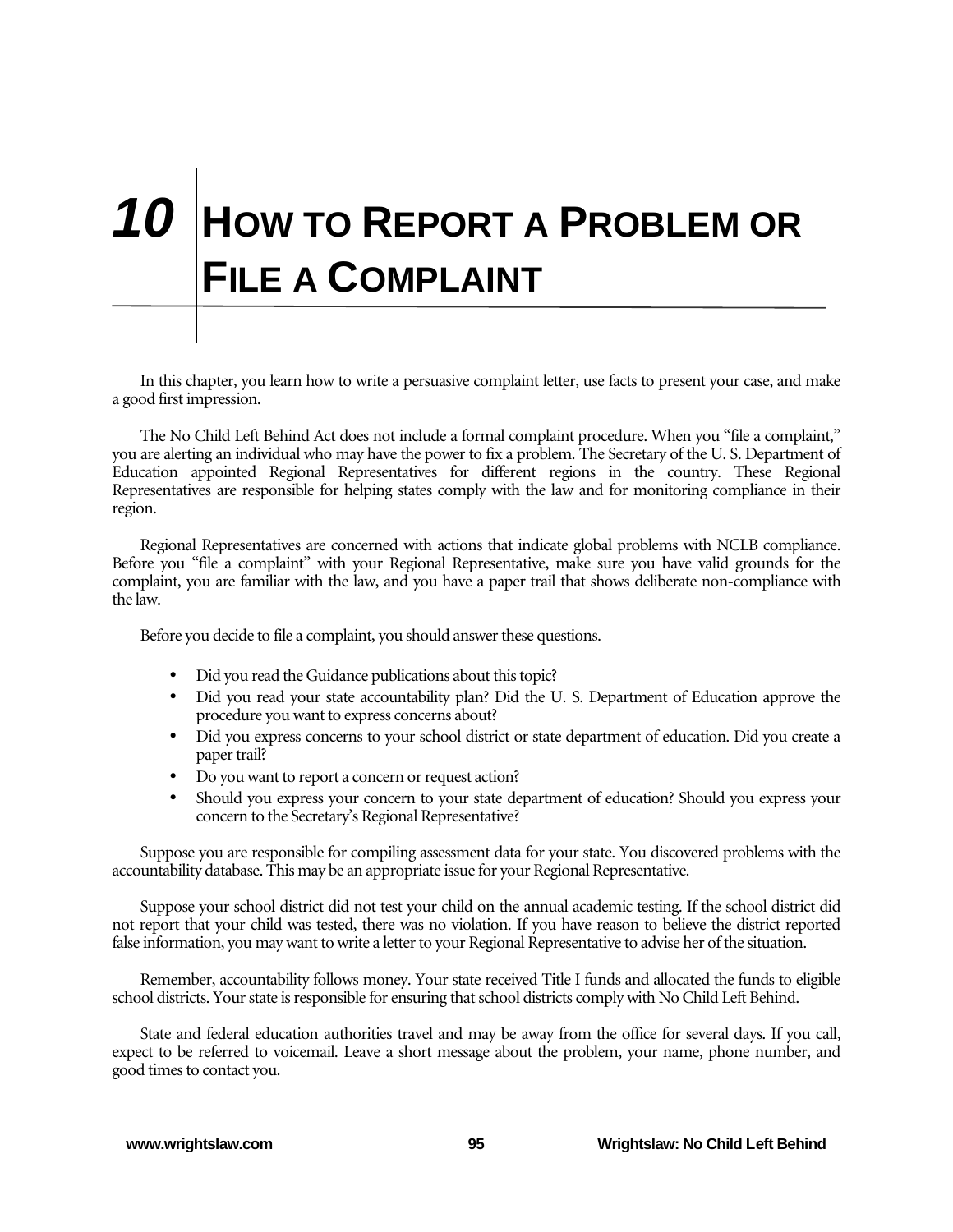## *11* **SAMPLE LETTERS**

 This chapter includes fifteen sample letters about No Child Left Behind issues. The authors include parents, an attorney, a school board member, a retired teacher, and members of the Armed Forces.

 Several letters focus on how to obtain information about a school or school district, including Title I status, reading research, state and school district report cards, and parental involvement policies.

 A parent writes to object to the school's plan to retain her child. A retired teacher wants to learn how she can become a "Supplemental Service Provider." A school board member asks the state department of education for a suitable list of supplemental service providers. An individual in the Armed Forces expresses interest in becoming a teacher through the "Troops-to-Teachers" program. Two letters express different perspectives about access to student information by military recruiters.

 In some cases, the purpose of the letter is not to request specific information, but to document that information is not readily available to the public, as required by NCLB. One letter will document the problem. A follow-up letter may be evidence of inaction and the failure to comply with the No Child Left Behind Act.

You can use these letters as templates and tailor them to your circumstances.

### **SAMPLE LETTERS**

- #1. Sample Letter to Request Information about Teachers' Qualifications
- #2. Sample Letter to Request Research about a Reading Program
- #3. Sample Letter to Request Reading First Application
- #4. Sample Letter Objecting to Retention of Child with a Disability
- #5. Sample Letter from Attorney Using NCLB to Request Reading Research and File
- #6. Sample Complaint Letter to USDOE Regarding SEA and LEA Failure to Provide Information about Report Cards
- #7. Sample Complaint letter to USDOE Regarding SEA and LEA Failure to Provide Information about Title I Schools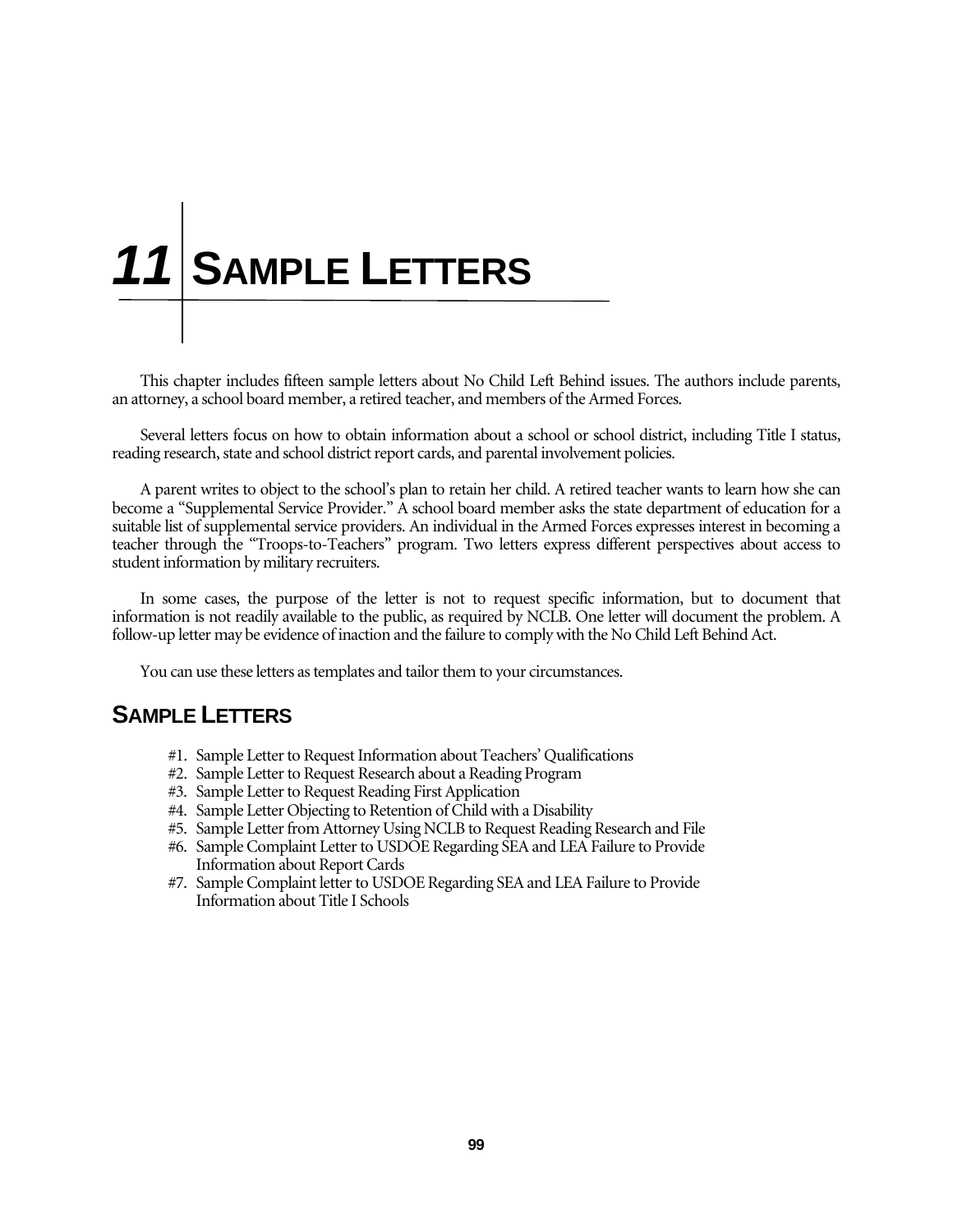# *12* **TABLE OF STATUTES**

 This Table of Statutes is a complete list of the United States Code sections cross-referenced with No Child Left Behind Act.

 For example, the first entry is the United States Code at 20 U. S. C. Section (§) 6301. The citation is 20 U. S. C. § 6301 and is also Section 1001 of the No Child Left Behind Act. A few code sections are in Title 25 and are identified as 25 U. S. C. §.

| 20 United States Code Sections & Description                                                      | NCLB §§ |
|---------------------------------------------------------------------------------------------------|---------|
|                                                                                                   |         |
| TITLE I: Improving the Academic Achievement of the Disadvantaged                                  |         |
|                                                                                                   |         |
| § 6301 Statement of Purpose                                                                       | 1001    |
| § 6302 Authorization of appropriations                                                            | 1002    |
| § 6303 School improvement                                                                         | 1003    |
| § 6304 State administration                                                                       | 1004    |
|                                                                                                   |         |
| Part A, Basic Program Requirements                                                                |         |
| <b>Subpart 1 - Basic Program Requirements</b>                                                     |         |
| § 6311 State plans                                                                                | 1111    |
| § 6312 Local educational agency plans                                                             | 1112    |
| § 6313 Eligible school attendance areas                                                           | 1113    |
| § 6314 Schoolwide programs                                                                        | 1114    |
| § 6315 Targeted assistance schools                                                                | 1115    |
| § 6316 Academic assessment and local educational agency and school improvement                    | 1116    |
| § 6317 School support and recognition                                                             | 1117    |
| § 6318 Parental involvement                                                                       | 1118    |
| § 6319 Qualifications for teachers and paraprofessionals                                          | 1119    |
| § 6320 Participation of children enrolled in private schools                                      | 1120    |
| § 6321 Fiscal requirements                                                                        | 1120A   |
| § 6322 Coordination requirements                                                                  | 1120B   |
|                                                                                                   |         |
| Subpart 2-Allocations                                                                             |         |
| § 6331 Grants for the outlying areas and the Secretary of the Interior                            | 1121    |
| § 6332 Allocations to States                                                                      | 1122    |
| § 6333 Basic grants to local educational agencies                                                 | 1123    |
| § 6334 Concentration grants to local educational agencies                                         | 1124a   |
| § 6335 Targeted grants to local educational agencies                                              | 1125    |
| § 6336 Adequacy of funding of targeted grants to local educational agencies in fiscal years after | 112AA   |
| fiscal year 2001                                                                                  |         |